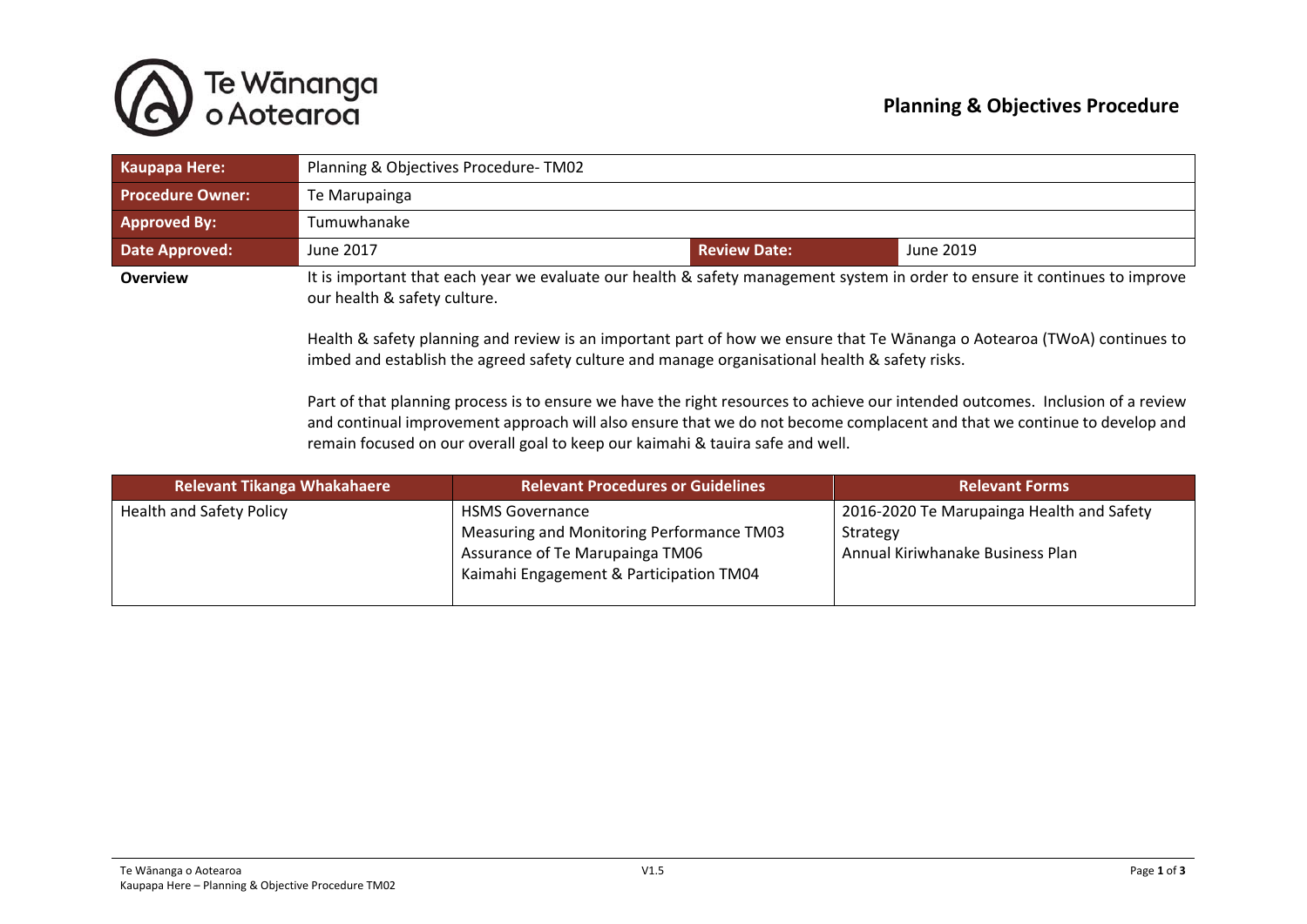

| <b>Activity</b>                                                |                                                                                                                                                                                                                                                                                                                                     |                                                                                                       | <b>Key Points</b> |                            |            | <b>Responsibility</b>   |
|----------------------------------------------------------------|-------------------------------------------------------------------------------------------------------------------------------------------------------------------------------------------------------------------------------------------------------------------------------------------------------------------------------------|-------------------------------------------------------------------------------------------------------|-------------------|----------------------------|------------|-------------------------|
| <b>Overview of Procedure</b>                                   | Prior to the beginning of each financial/academic year, Kiriwhanake will agree a set of health & safety<br>$\bullet$<br>objectives and include these in their annual plan.<br>Te Marupainga will then work with TWoA Leadership to bring these to life and working with the local<br>$\bullet$                                      |                                                                                                       |                   | Kiriwhanake<br><b>TWoA</b> |            |                         |
|                                                                | ESW Advisors will prepare, create and arrange for implementation of Health & Safety Plans.<br>These Health & Safety Plans will measure how effective we are at implementing and managing health &<br>$\bullet$                                                                                                                      |                                                                                                       |                   | Leadership                 |            |                         |
|                                                                | safety requirements. Results of the Health & Safety Plan reviews will collectively contribute to the overall<br>progress of TWoA's health & safety performance.                                                                                                                                                                     |                                                                                                       |                   |                            | Lead ESW   |                         |
|                                                                |                                                                                                                                                                                                                                                                                                                                     |                                                                                                       |                   |                            |            | <b>Advisor ESW</b>      |
| <b>Objectives &amp; Targets</b>                                | The objectives will be measurable outcomes which are SMART and which can be included in individual's<br>performance KPI's to support and increase ownership and accountability for health & safety in TWoA.<br>Targets will include both Lead and Lag Indicators, with an increasing focus on Lead Indicators. We will<br>$\bullet$ |                                                                                                       |                   |                            |            | Lead ESW                |
|                                                                | measure the overall effectiveness of the HSMS procedures and TWoA's ability to create and maintain a<br>safe, healthy and secure working environment.                                                                                                                                                                               |                                                                                                       |                   |                            |            |                         |
| <b>Preparing the Annual</b><br><b>Health &amp; Safety Plan</b> | Prior to preparing the next annual Health & Safety Plan, the Lead Environmental, Safety & Wellness<br>(ESW) will discuss previous year's performance with the relevant Kaimahi and Tumuwhanake and<br>prepare KPI's to present for approval.                                                                                        |                                                                                                       |                   |                            |            | Lead ESW<br>Kiriwhanake |
|                                                                |                                                                                                                                                                                                                                                                                                                                     | The Plan will focus on ensuring that the agreed HSMS procedures are being effectively implemented and |                   |                            |            |                         |
|                                                                | that organisational health & safety risks are being appropriately managed. Continuous improvement will<br>form a large part of the content and objectives of the plan.<br>The Plan will detail what those targets and objectives are and will include information and guidance on:                                                  |                                                                                                       |                   |                            |            | <b>TWoA</b>             |
|                                                                |                                                                                                                                                                                                                                                                                                                                     |                                                                                                       |                   |                            |            | Leadership              |
|                                                                | $\bullet$<br>Proposed activities required to achieve health & safety performance objectives and targets;<br>$\bullet$                                                                                                                                                                                                               |                                                                                                       |                   |                            |            |                         |
|                                                                | Resources and budget required to ensure that health & safety activities are appropriately prioritised;<br>$\bullet$<br>Suggested owners/responsible persons, timelines and measurable outcomes<br>$\bullet$                                                                                                                         |                                                                                                       |                   |                            |            |                         |
|                                                                |                                                                                                                                                                                                                                                                                                                                     |                                                                                                       |                   |                            |            |                         |
|                                                                | For example:                                                                                                                                                                                                                                                                                                                        |                                                                                                       |                   |                            |            |                         |
|                                                                | Objective                                                                                                                                                                                                                                                                                                                           | What                                                                                                  | Who               | When                       | Comment    |                         |
|                                                                | To ensure that kaimahi                                                                                                                                                                                                                                                                                                              | Each kaimahi to have a                                                                                | Kaimahi           | Plan in place by           | Enlist     |                         |
|                                                                | are appropriately skilled                                                                                                                                                                                                                                                                                                           | relevant health &                                                                                     |                   | November and               | assistance |                         |

and knowledgeable in

quarterly

safety skills training